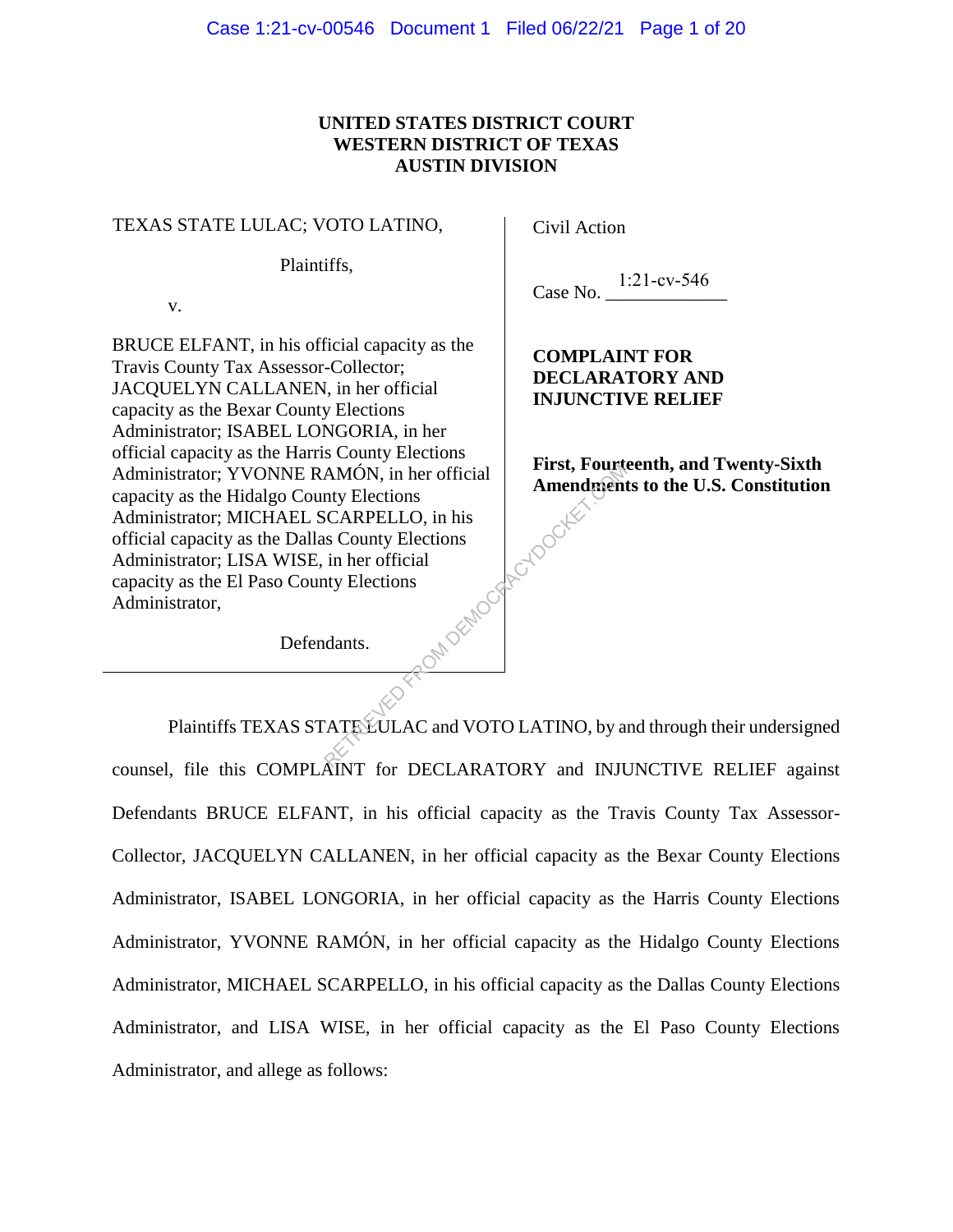### **NATURE OF CASE**

1. Texas has long struggled with voter turnout, often seeing some of the nation's lowest rates of electoral participation. The cause of this consistently low voter turnout is clear: the State's voting laws, which are the most restrictive in the United States.

2. Despite the difficulties imposed on them by both the Election Code and the actions of Republican officials and lawmakers, Texas voters, including the State's growing populations of young voters and voters of color, have turned out in record numbers during recent elections.

3. In spite of—and likely because of—the high turnout among young and minority voters, one of the top priorities of the 87th Texas Legislature was passing new laws to further restrict access to the franchise.

4. During the 2021 legislative session—mere months after Texas officials sought to overturn the presidential election results and disenfranchise millions of voters in *other states*  following the defeat of former president Donald Trump, and on the heels of what the State's elections administrators described as a safe and secure election—the Texas Legislature introduced no fewer than 50 bills to restrict access to voting in all forms. Retaining the S7th Texas Legislature was<br>se.<br>221 legislative session—mere months affection results and disentranchise millioner president Donald Trump, and on the<br>comment of the comment of the same section with the same of

5. Among the bills passed by one or both chambers of the Legislature during this past session were measures to restrict access to early and absentee voting, empower partisan poll watchers to harass and intimidate voters, and make it easier to overturn election results (Senate Bill 7); restrict the ability of local election officials to exercise their discretion and expand access to the franchise (Senate Bill 1675); impose additional requirements on Texans who vote absentee due to disabilities (House Bill 3920); and permit election judges to carry firearms inside polling places (House Bill 530).

6. This lawsuit challenges one of those bills, Senate Bill 1111 ("SB 1111"), which imposes vague, onerous restrictions on the voter registration process, chilling political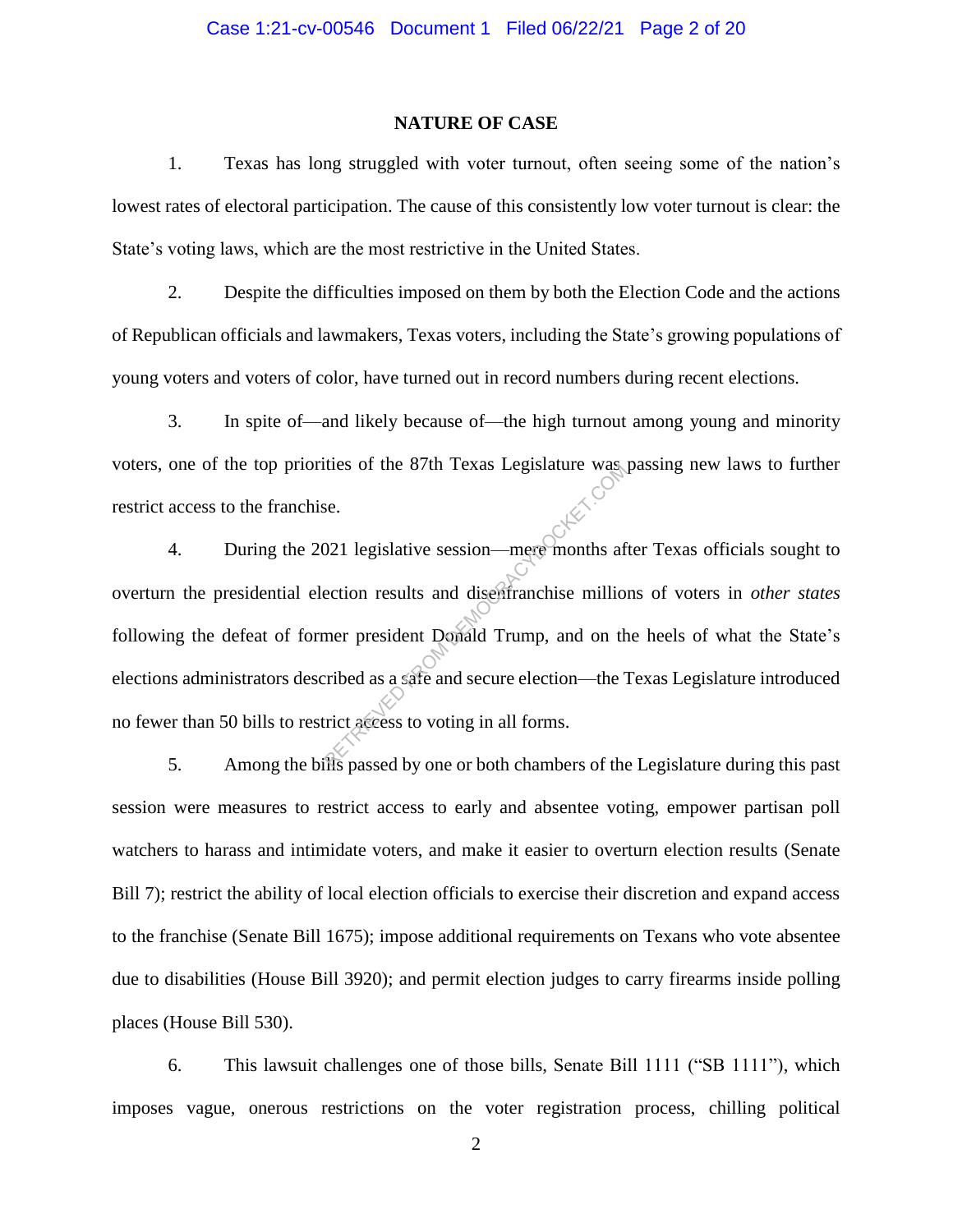## Case 1:21-cv-00546 Document 1 Filed 06/22/21 Page 3 of 20

participation and further burdening the abilities of lawful voters to cast their ballots and make their voices heard.

- 7. Among other things, SB 1111:
	- a. Interferes with the basic freedom of political expression by prohibiting Texas voters from establishing residence for the purpose of influencing elections;
	- b. Restricts registration opportunities for Texans who have temporarily relocated by prohibiting voters from designating previous residences as their fixed places of habitation even if they consider those residences to be their homes; and
	- c. Burdens voters who rely on post offices boxes for their residences by conditioning their registration on the production of additional documentation.

8. By prohibiting the establishment of residence to influence elections, SB 1111 intrudes upon the freedoms of speech and expression guaranteed to voters, volunteers, and political candidates by the First Amendment to the U.S. Constitution—and even creates the risk of *criminal prosecution* based on a vague, overbroad restriction. From the establishment of residence to in<br>the establishment of residence to in<br>the speech and expression guaranteed to vo<br>ndment to the U.S. Constitution—and eve<br>e, overbroad restriction.<br>will also have a particularly burd

9. The new law will also have a particularly burdensome impact on college students and other young voters—a demographic group whose political participation is permanently changing the Lone Star State's electoral landscape—by preventing them, for instance, from registering at their prior home addresses when they relocate temporarily to attend school.

10. And by injecting confusion and uncertainty into the registration process, SB 1111 injures organizations like Plaintiffs that devote time and resources to registering voters—including and especially young voters.

11. SB 1111 is not justified by any compelling or even legitimate state interests. Instead, the bill is a solution in search of a problem, one that does not *solve* any issues—there is no evidence of fraud or other malfeasance that the bill could even conceivably remedy—but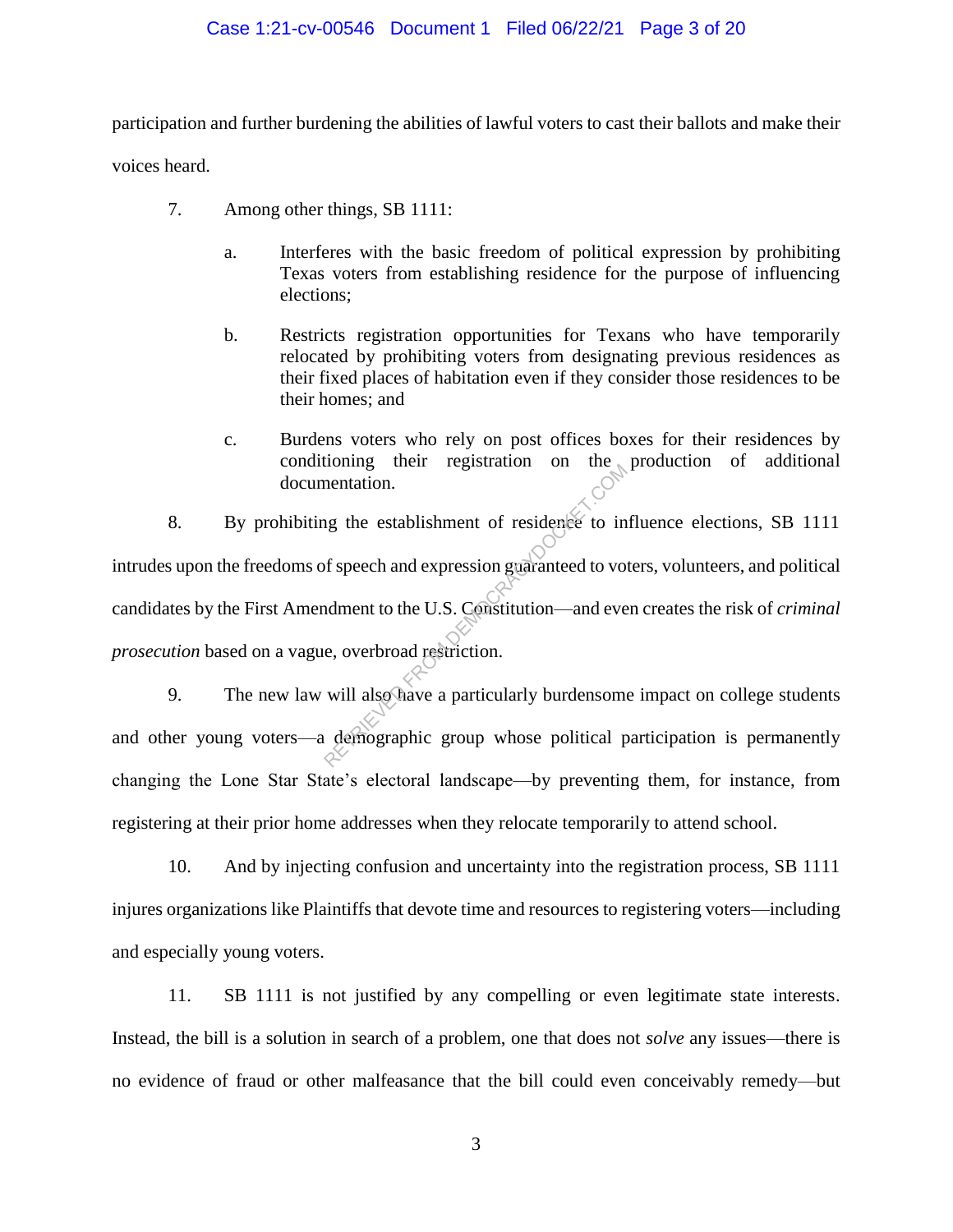#### Case 1:21-cv-00546 Document 1 Filed 06/22/21 Page 4 of 20

instead only *creates* them, by violating the constitutional rights of lawful Texas voters and further restricting access to the franchise.

12. Plaintiffs now bring this lawsuit to protect both their rights and the rights of their members and constituents secured by the First, Fourteenth, and Twenty-Sixth Amendments to the U.S. Constitution, and to ensure equal access to the ballot box for all Texans.

## **JURISDICTION AND VENUE**

13. Plaintiffs bring this action under 42 U.S.C. §§ 1983 and 1988 to redress the deprivation, under color of state law, of rights secured by the U.S. Constitution.

14. This Court has original jurisdiction over the subject matter of this action under 28 U.S.C. §§ 1331 and 1343 because the matters in controversy arise under the Constitution and laws of the United States and involve the assertion of deprivations, under color of state law, of rights under the U.S. Constitution. Example of the matters in controversy artise und<br>cluster the assertion of deprivations, under<br>the assertion of deprivations, under<br>the personal jurisdiction over Defendants,

15. This Court has personal jurisdiction over Defendants, who are sued in their official capacities.

16. Venue is proper in this Court under 28 U.S.C. § 1391(b) because a substantial part of the events that give rise to Plaintiffs' claims occurred and will occur in this judicial district.

17. This Court has the authority to enter declaratory judgment and provide injunctive relief under Federal Rules of Civil Procedure 57 and 65 and 28 U.S.C. §§ 2201 and 2202.

## **PARTIES**

18. Plaintiff Texas State LULAC is the Texas chapter of the League of United Latin American Citizens ("LULAC"), the oldest and largest Latino civil rights organization in the United States. LULAC is a nonprofit membership organization with a presence in most of the 50 states, including Texas. It was founded with the mission of protecting the civil rights of Latinos, including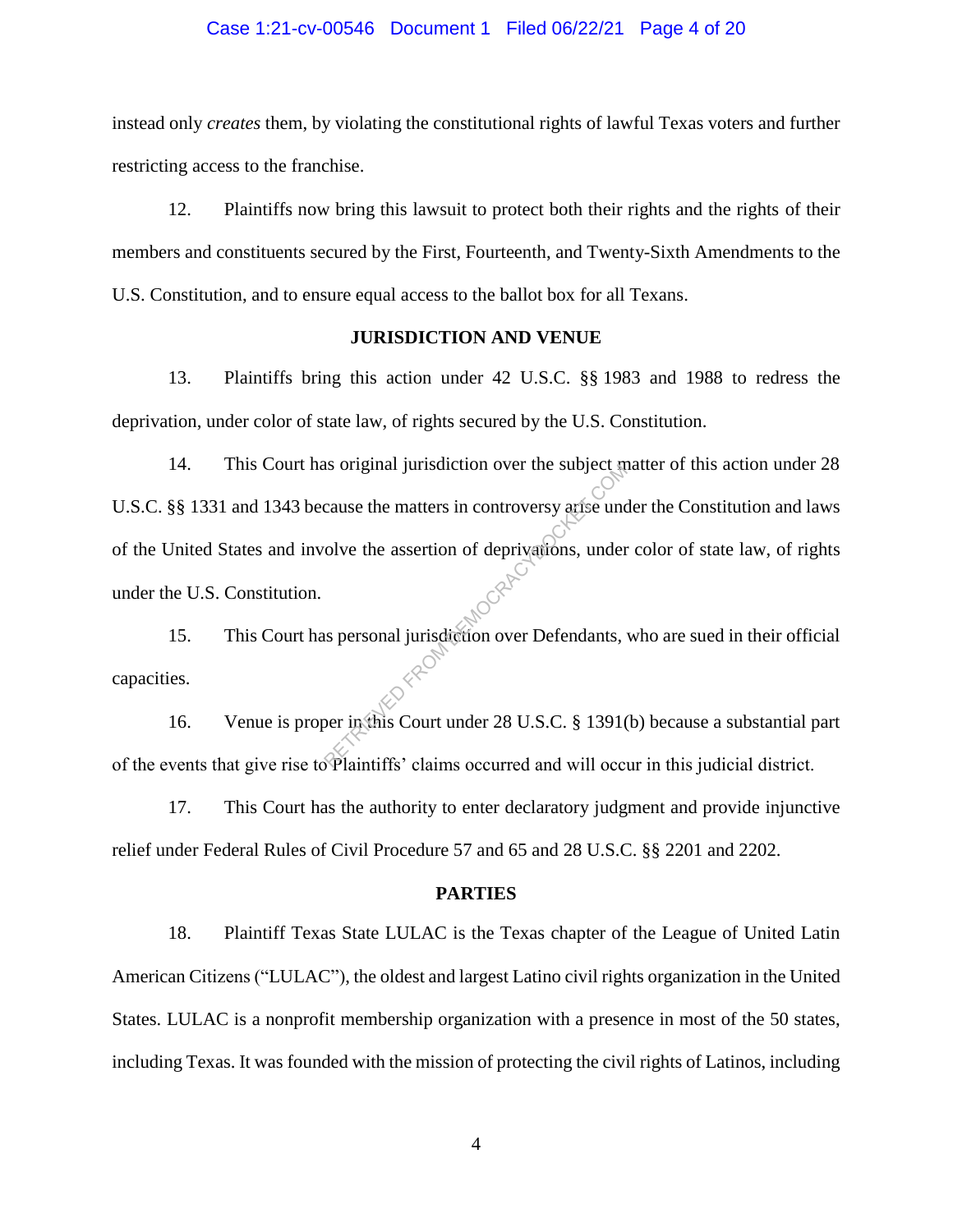## Case 1:21-cv-00546 Document 1 Filed 06/22/21 Page 5 of 20

voting rights. LULAC participates in civic engagement activities such as voter registration, voter education, and voter turnout efforts.

19. Texas State LULAC was founded in 1929 and has more than 8,000 members across the State, including registered voters. Texas State LULAC regularly engages in voter registration, voter education, and other activities and programs designed to increase voter turnout among its members and their communities. These efforts are key to LULAC's mission of increasing civic participation among its members. Texas State LULAC commits time, personnel, and resources to these efforts throughout Texas. Texas State LULAC must divert substantial resources and attention from other critical missions to address the adverse impacts SB 1111 will have on its members and constituents and assist them in surmounting these new barriers to registration and voting. Because of SB 1111, Texas State LULAC and its members have suffered and will continue to suffer irreparable harm. to address the adverse impacts SB 111 (with the sum ounting these new barriers to regional ULAC and its members have suffered such that the sum of the section of the section of the section of the section of the section of

20. Plaintiff Voto Latino brings this action on behalf of itself and its constituents and supporters. Voto Latino is a  $501(c)(4)$  nonprofit, social welfare organization under the Internal Revenue Code that engages, educates, and empowers Latinx communities across the United States, working to ensure that Latinx voters are enfranchised and included in the democratic process. In furtherance of its mission, Voto Latino expends significant resources to register and mobilize thousands of Latinx voters each election cycle, including the nearly 5.6 million eligible Latinx voters in Texas. Voto Latino considers eligible Latinx voters in Texas to be the core of its constituency. Voto Latino mobilizes Latinx voters in Texas through statewide voter registration initiatives, as well as peer-to-peer and digital voter education and get-out-the-vote campaigns. In 2020 alone, Voto Latino registered 184,465 voters in Texas. In future elections, Voto Latino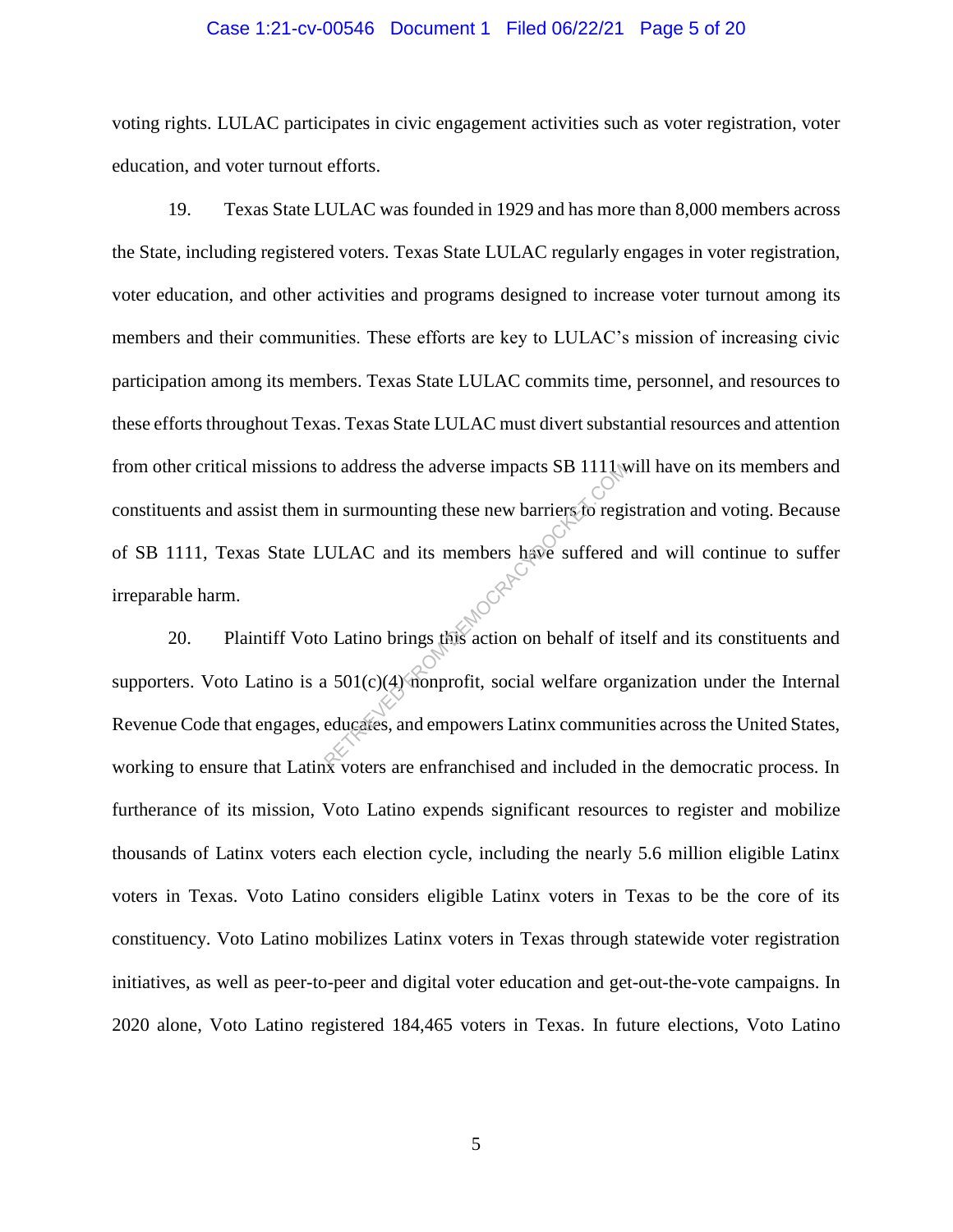## Case 1:21-cv-00546 Document 1 Filed 06/22/21 Page 6 of 20

anticipates making expenditures in the millions of dollars to educate, register, mobilize, and turn out Latinx voters across the United States, including in Texas.

21. Voto Latino will have to expend and divert additional funds and resources that it would otherwise spend on its efforts to accomplish its mission in other states—and its other registration efforts in Texas—to combat SB 1111's effects on its core constituency, and to assist its constituents in navigating the various additional hurdles that impede access to the franchise and threaten to silence the voices of Latinx voters.

22. Defendant Bruce Elfant is sued in his official capacity as the Travis County Tax Assessor-Collector. In this capacity, he serves as the voter registrar for Travis County. *See* Tex. Elec. Code § 12.001. The Travis County Tax Assessor-Collector is sued for the manner in which he implements the provisions of SB 1111 challenged in this action.

23. Defendant Jacquelyn Callanen is sued in her official capacity as the Bexar County Elections Administrator. In this capacity, she serves as the voter registrar for Bexar County. *See id.* § 12.001. The Bexar County Elections Administrator is sued for the manner in which she implements the provisions of  $SB_1$  11 challenged in this action. Example 11 and the voter registrates<br>
The value of SB 1111 challenged in this action.<br>
Causelyn Callanen is sued in her official computer computer of this capacity, she serves as the voter reg<br>
Nunty Elections Administrato

24. Defendant Isabel Longoria is sued in her official capacity as the Harris County Elections Administrator. In this capacity, she serves as the voter registrar for Harris County. *See id.* § 12.001. The Harris County Elections Administrator is sued for the manner in which she implements the provisions of SB 1111 challenged in this action.

25. Defendant Yvonne Ramón is sued in her official capacity as the Hidalgo County Elections Administrator. In this capacity, she serves as the voter registrar for Hidalgo County. *See id.* § 12.001. The Hidalgo County Elections Administrator is sued for the manner in which she implements the provisions of SB 1111 challenged in this action.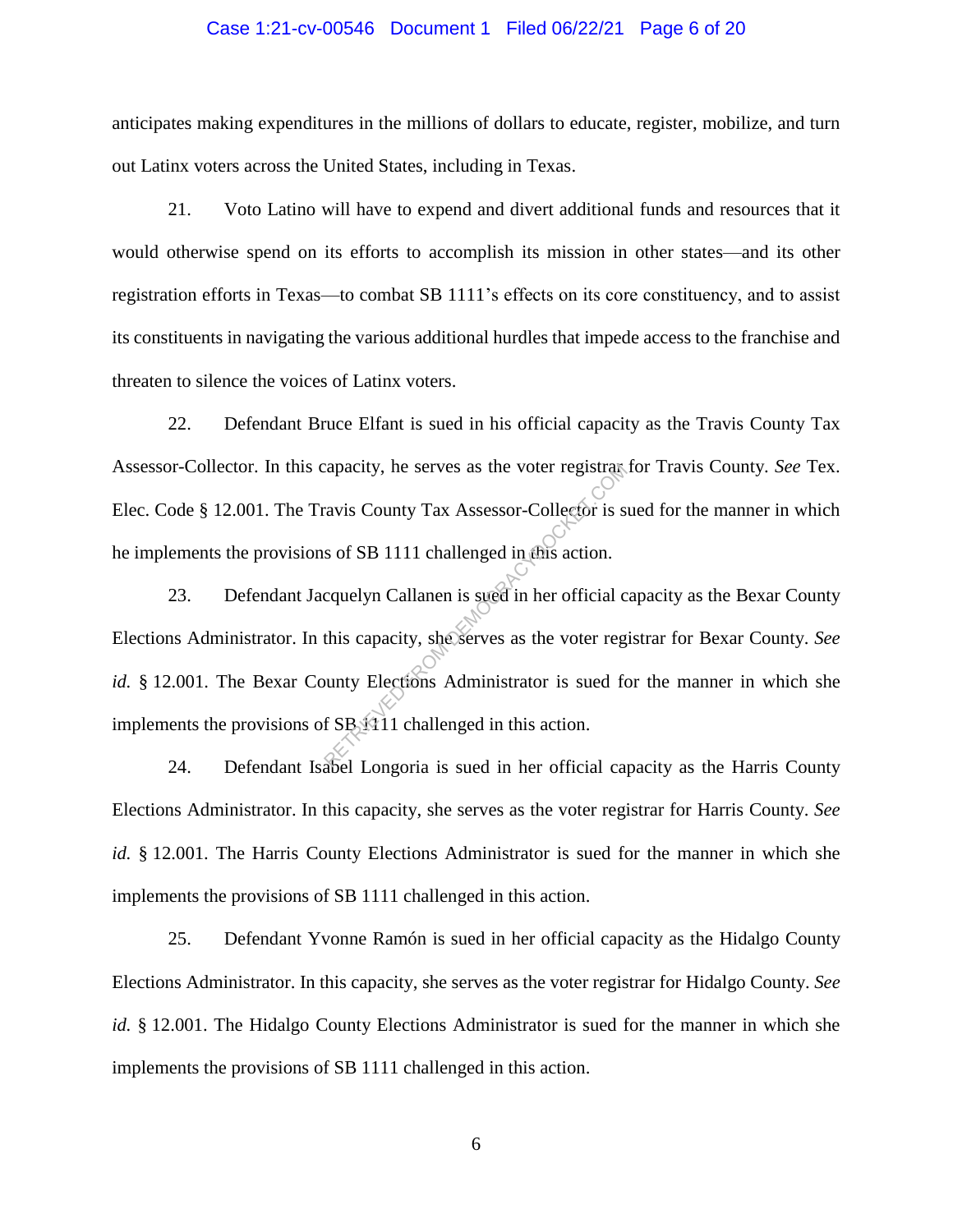## Case 1:21-cv-00546 Document 1 Filed 06/22/21 Page 7 of 20

26. Defendant Michael Scarpello is sued in his official capacity as the Dallas County Elections Administrator. In this capacity, he serves as the voter registrar for Dallas County. *See id.* § 12.001. The Dallas County Elections Administrator is sued for the manner in which he implements the provisions of SB 1111 challenged in this action.

27. Defendant Lisa Wise is sued in her official capacity as the El Paso County Elections Administrator. In this capacity, she serves as the voter registrar for El Paso County. *See id.* § 12.001. The El Paso County Elections Administrator is sued for the manner in which she implements the provisions of SB 1111 challenged in this action.

## **STATEMENT OF FACTS AND LAW**

## **I. Changing Demographics of Texas Voters**

28. Despite the obstacles that Texas voters must regularly navigate simply to exercise their most fundamental democratic rights—obstacles made even more arduous by the unique and unprecedented challenges of the COVID-19 pandemic during the 2020 election—the most recent midterm and presidential elections resulted in the State's highest voter turnout in decades. STATEMENT OF FACTS AND LAW<br>phics of Texas Voters<br>bstacles that Texas voters mast regularly<br>ocratic rights—obstacles made even mor<br>it the COVID-19 pandemic during the 202<br>cctions resulted in the State's highest vote<br>an law

29. As Republican lawmakers in the State are well aware, this increase in voter participation coincides with significant demographic shifts in Texas's eligible voting age population. According to U.S. Census estimates, the combined number of eligible Hispanic and Black voters in the State has been steadily rising, while the number of eligible non-Hispanic white voters has declined.

30. In addition, as Republican governor Greg Abbott has repeatedly emphasized in public comments, people are moving to Texas from other states. In his 2019 State of the State Address, Governor Abbott pointed out that, every day, "about 1,000 new residents will call Texas home." And those new residents are disproportionately arriving from traditionally Democratic states.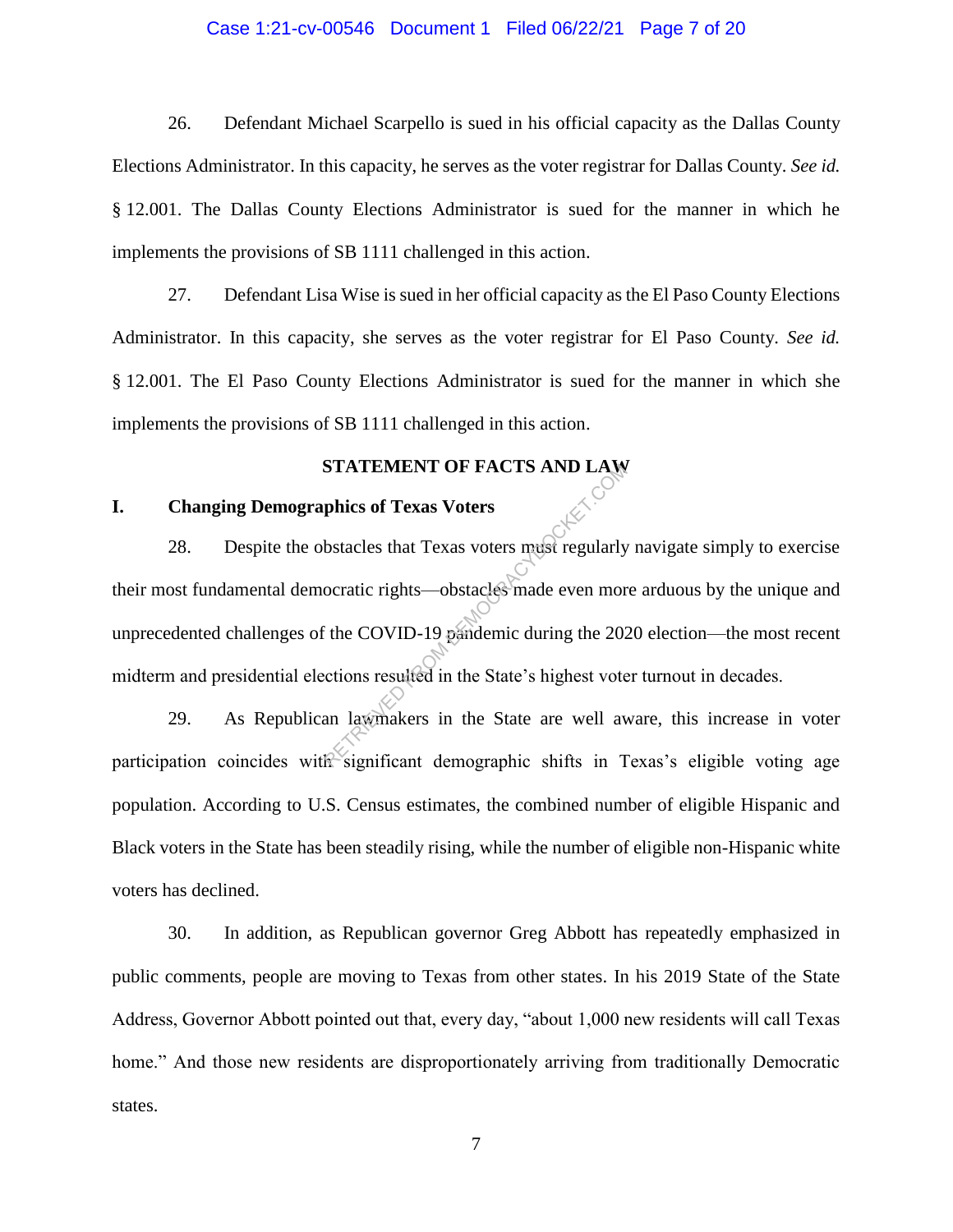## Case 1:21-cv-00546 Document 1 Filed 06/22/21 Page 8 of 20

31. The largest number of new Texas residents comes from the Golden State, with over 700,000 Californians relocating to Texas since 2008. Hundreds of thousands more have moved from blue-hued states like New York and Illinois. And while Republicans like Governor Abbott have repeatedly tried to characterize these new Texans as conservative Americans "fed up with big government policies," the facts on the ground tell a different story.

32. These new Texans are settling in and around the State's major urban centers like the Houston area and the Dallas-Fort Worth metroplex, making these areas politically competitive in a way that would have been impossible to imagine even a decade ago and transforming the State's electoral landscape.

33. In 2018, Texas saw its highest voter turnout for a midterm election in over two decades. Democratic candidates defeated several high-profile Republican incumbents, flipped several competitive local offices, and picked up two seats in the U.S. House of Representatives, 12 seats in the Texas House of Representatives, and two seats in the Texas Senate. In addition to these significant electoral victories, Democrats in Texas fielded their first competitive U.S. Senate candidate in 30 years. as saw its highest voter turnout for a m<br>dates defeated several high-profile Repr<br>fices, and picked up two seats in the U.S<br>of Representatives, and two seats in the<br>ctories, Democrats in Texas fielded their

34. Voter turnout increased again during the 2020 general election. Sixty-six percent of the State's 17 million registered voters cast ballots, an increase in turnout of almost 7 percent over 2016. This increase was driven by the rise in minority and urban voter participation.

35. In response to the increase in voter turnout (and increased competitiveness of Democratic candidates across the State), Texas Republicans attempted to pass a host of sweeping voter suppression legislation during the recently concluded legislative session. While a burdensome omnibus bill ultimately failed at the eleventh hour, Texas Republicans were nevertheless successful in passing a number of other suppressive laws, including SB 1111.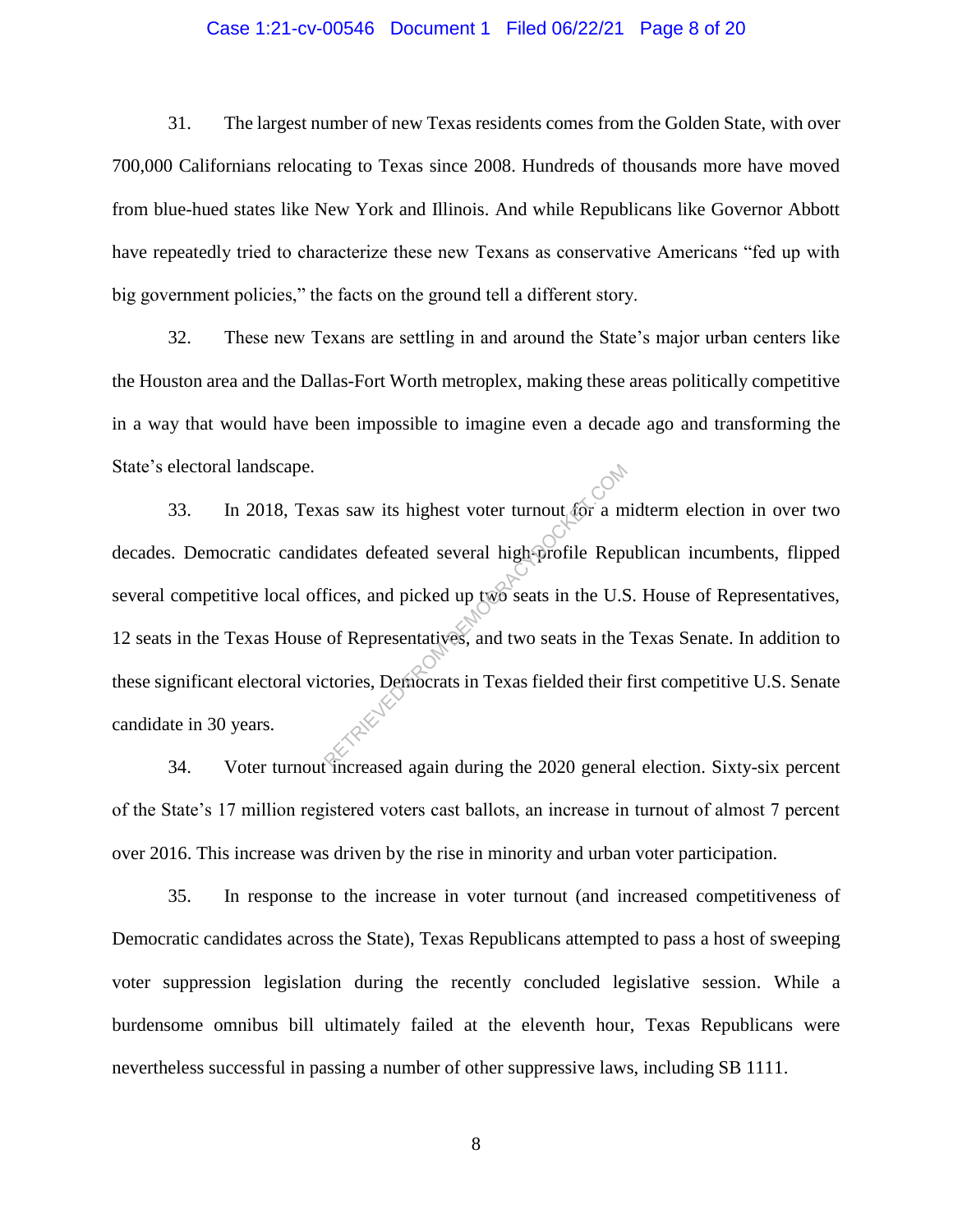# **II. Senate Bill 1111**

36. SB 1111 imposes a series of vague, overbroad, and discriminatory residence requirements intended to restrict voter registration and participation.

## **A. The Residence Restriction**

37. First, SB 1111 strikes the common-law definition of residence that previously governed the Election Code and, rather than articulate another affirmative definition of residence, forbids anyone from establishing a residence "for the purpose of influencing the outcome of a certain election" (the "Residence Restriction"). SB 1111 § 1 (amending Tex. Elec. Code  $§ 1.015(b)$ .

38. The Residence Restriction's vague prohibition discourages registration among new, politically active registrants—including young and minority voters and voters who have recently moved to Texas from other states.

39. Under SB 1111, new registrants—or *any* voters who change their residences—who give consideration to where they might vote or who might represent them before moving to or within the State risk violating Texas law in order to exercise their most fundamental constitutional rights. CONSIDER THE MANUSCRIPT OF THE MANUSCRIPT OF THE MANUSCRIPT OF THE MANUSCRIPT OF THE MANUSCRIPT OF THE MANUSCRIPT OF THE MANUSCRIPT OF THE MANUSCRIPT OF THE MANUSCRIPT OF THE MANUSCRIPT OF THE MANUSCRIPT OF THE MANUSCRIPT

40. Moreover, the Residence Restriction plainly applies not only to *voters* who establish residency for electoral purposes, but *candidates* as well.

41. There is nothing sinister or unusual about candidates establishing residences in order to qualify for the ballot and thus influence the outcome of an election. Members of the Texas Legislature are required to be "resident[s] of the district[s] for which [they] shall be chosen" for at least one year prior to their elections. Tex. Const. art. III, §§ 6–7. And although the U.S. Constitution does not impose a residency requirement for members of the U.S. House of Representatives, many members nevertheless choose for political and other reasons to reside in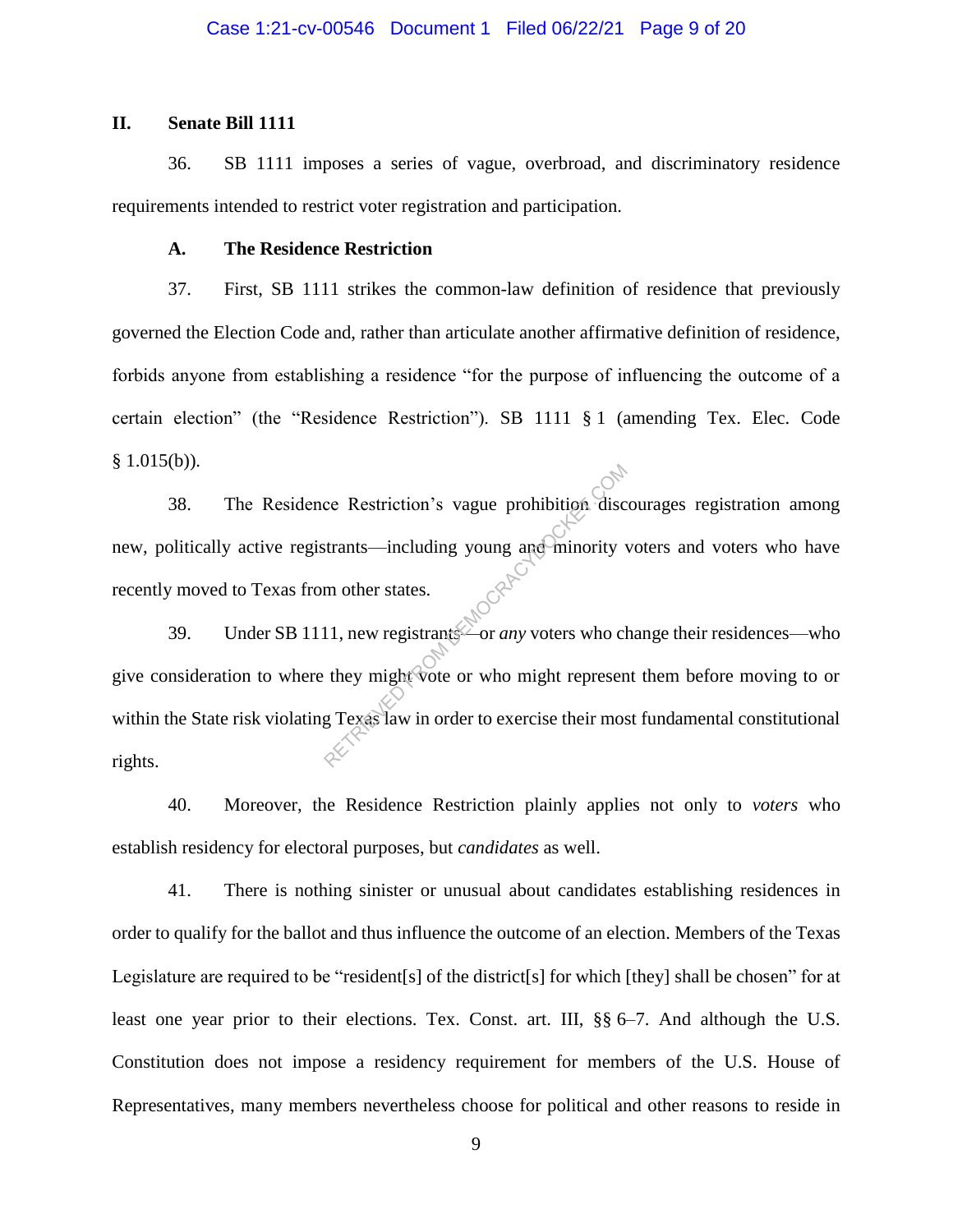## Case 1:21-cv-00546 Document 1 Filed 06/22/21 Page 10 of 20

the districts they represent, thus requiring some members to establish new residences to run in different districts.

42. To give but one example, incumbent Republican congressman Pete Sessions—who represented Texas's Fifth Congressional District from 1997 to 2003 and its Thirty-Second Congressional District from 2003 to 2019—moved from the Dallas area to Waco in order to mount his successful bid for the State's Seventeenth Congressional District in 2020.

43. Such commonplace internal relocation, which can be expected following the upcoming redrawing of congressional and legislative boundaries as a result of Texas's constitutionally mandated reapportionment process, would be impermissible under the Residence Restriction.

44. Campaign volunteers and other advocates who establish residence in the State to exercise their First Amendment rights in the electoral arena will similarly be placed at risk of liability due to the Residence Restriction. Exportionment process, would be impegned<br>
Uniteers and other advocates who estable<br>
ment rights in the electoral arena will si<br>
e Restriction.<br>
Relocation<br>
1 provides that "[a] person may not estable<br>
and further commands

# **B. Temporary Relocation**

45. Next, SB 1111 provides that "[a] person may not establish a residence at any place the person has not inhabited<sup>35</sup> and further commands that "[a] person may not designate a previous residence as a home and fixed place of habitation unless the person inhabits the place at the time of designation and intends to remain." SB 1111 § 1 (adding Tex. Elec. Code § 1.015(f)).

46. Consequently, college students and other Texans who have temporarily relocated whether for educational, employment, or other reasons—cannot register using a home address that they do not actively "inhabit" when they register to vote, even if they consider that previous address to be their home. And because the Election Code already provides that "[a] person does not acquire a residence in a place to which the person has come *for temporary purposes only* and without the intention of making that place the person's home," Tex. Elec. Code  $\S$  1.015(d)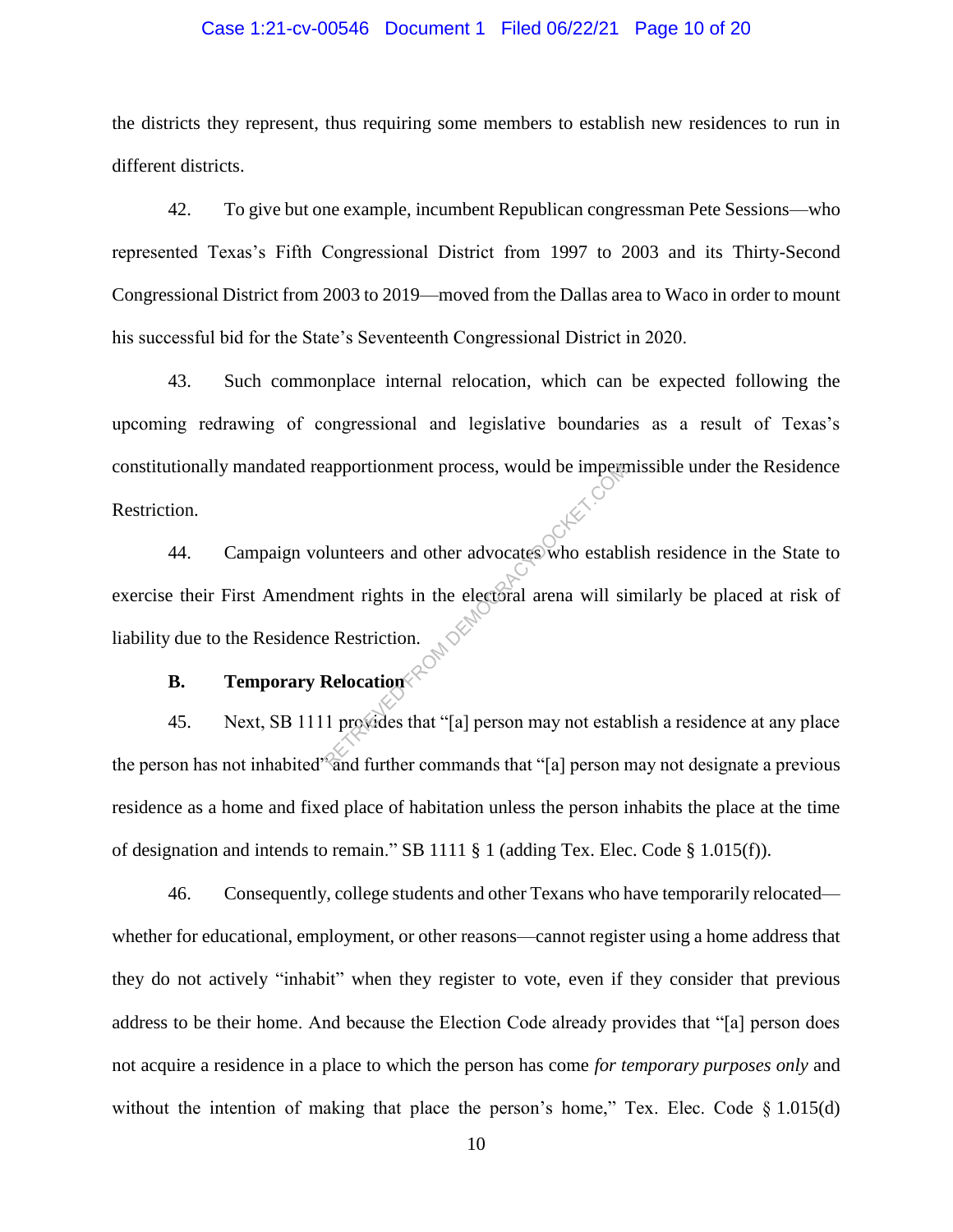## Case 1:21-cv-00546 Document 1 Filed 06/22/21 Page 11 of 20

(emphasis added), voters who do not intend to remain in their temporary locations are seemingly precluded from registering to vote altogether.

47. Moreover, neither SB 1111 nor the Election Code defines the phrases "home," "designate," or "intends to remain." And because SB 1111 has eliminated the common-law definition of residence, potential voters can no longer rely on previous interpretations of "residence" or what it meant to "intend to remain."

## **C. Post Office Boxes**

48. Finally, SB 1111 imposes onerous voter-identification requirements on registered voters who use post office boxes or similar locations to register to vote.

49. If a registrar has reason to believe that a "voter's residence address is a commercial post office box or similar location that does not correspond to a residence," then the registrar *must* deliver a "written confirmation notice requesting confirmation of the voter's current residence." SB 1111 § 2 (amending Tex. Elec. Code § 15.051(a)). oxes or similar locations to register to you<br>has reason to believe that a "voter's reside<br>cation that does not correspond to a reside<br>ion notice requesting confirmation of the<br>Elec. Code § 15,051(a)).<br>of such a notice, a r

50. Upon receipt of such a notice, a registered voter must provide a photocopy of one of six documents containing the voter's residence address: a driver's license, a personal identification card, a license to carry a concealed handgun, an appraisal district document showing the voter's residence address, a utility bill showing the voter's residence address, or a tax document showing the registration address of a vehicle the voter owns. *Id.* §§ 4–5 (amending Tex. Elec. Code § 15.053(a) and adding Tex. Elec. Code § 15.054).

51. SB 1111 does allow for a voter "whose residence in this state has no address" to document residence "by executing an affidavit stating that the voter's residence in this state has no address, providing a concise description of the location of the voter's residence, and delivering the affidavit to the registrar with the voter 's response to the confirmation notice." *Id.* § 5 (adding Tex. Elec. Code § 15.054(b)). But this applies only to voters (like homeless voters) whose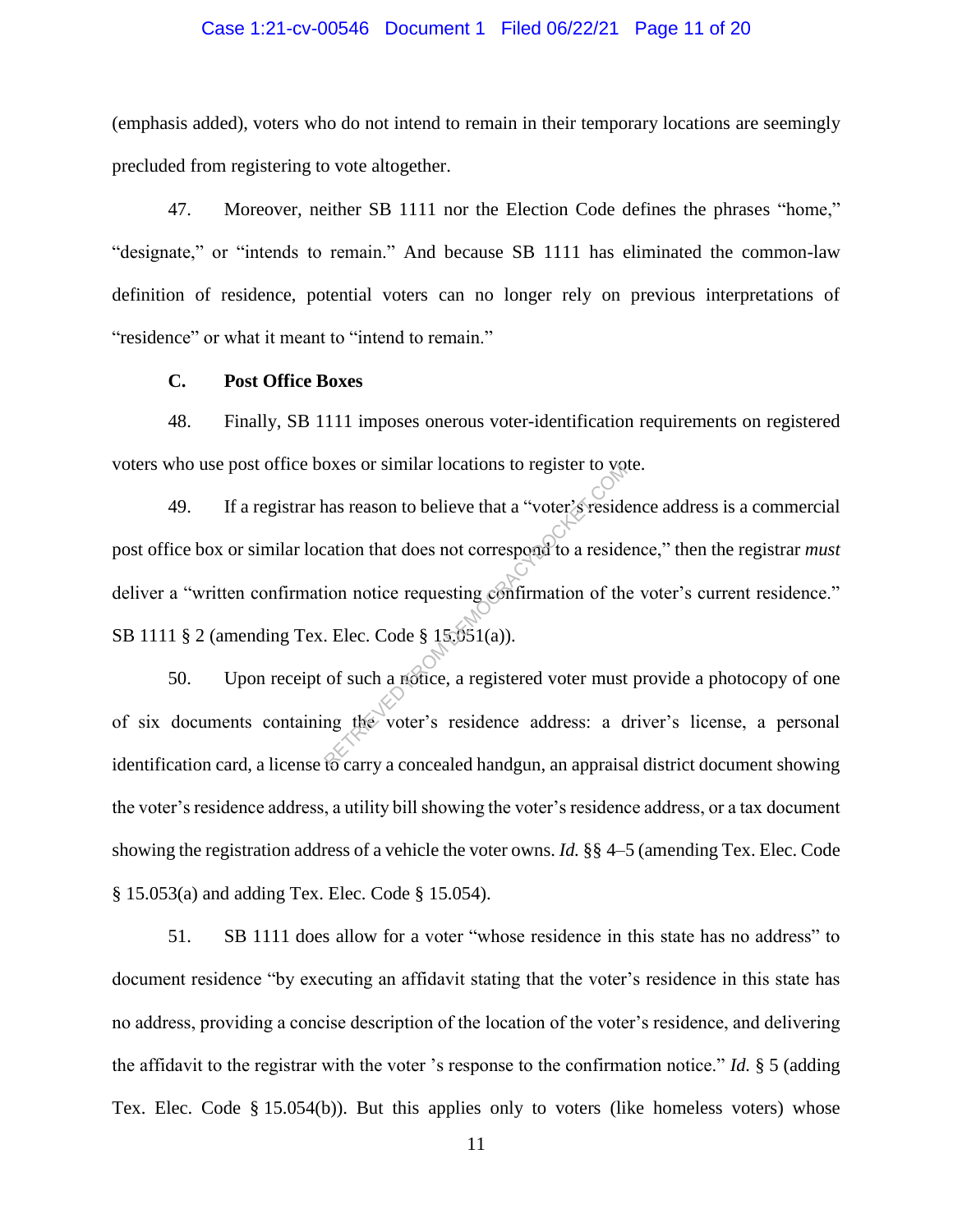#### Case 1:21-cv-00546 Document 1 Filed 06/22/21 Page 12 of 20

residences have no addresses—*not* generally to voters with addresses who simply lack the required documentation to confirm their residences.

## **CLAIMS FOR RELIEF**

#### **COUNT I**

# **U.S. Const. Amends. I, XIV; 42 U.S.C. § 1983 Undue Burden on the Rights to Free Speech and Expression Against All Defendants**

52. Plaintiffs reallege and reincorporate by reference all prior paragraphs of this Complaint and the paragraphs in the count below as though fully set forth herein.

53. "[T]he freedom of speech"—including "core political speech"—is "secured by the First Amendment against abridgment by the United States, and is "among the fundamental" personal rights and liberties which are secured to all persons by the Fourteenth Amendment against abridgment by a State." *Meyer v. Grant*, 486 U.S. 414, 420 (1988) (quoting *Thornhill v. Alabama*, 310 U.S. 88, 95 (1940)). This protection "serves to ensure that the individual citizen can effectively participate in and contribute to our republican system of self-government," *Globe Newspaper Co. v. Superior Ct.*, 457 U.S. 596, 604 (1982), and it prohibits the State "from regulating speech when the specific motivating ideology or the opinion or perspective of the speaker is the rationale for the restriction." *Rosenberger v. Rector & Visitors*, 515 U.S. 819, 829 (1995). The substitution of the United States" and interest which are secured to all persons by the Form of the Form of serves to ensure that the inditional protection "serves to ensure that the inditional to our republican system

54. The U.S. Supreme Court has noted that "[t]here is no right more basic in our democracy than the right to participate in electing our political leaders," which "[c]itizens can exercise" by not only voting, but also "run[ning] for office themselves." *McCutcheon v. FEC*, 572 U.S. 185, 191 (2014) (controlling op.).

55. The Residence Restriction violates the free speech guarantees of the U.S. Constitution because it directly restricts voters', volunteers', and candidates' freedom of political expression. Voters cannot relocate to or within the State to effect political change; volunteers and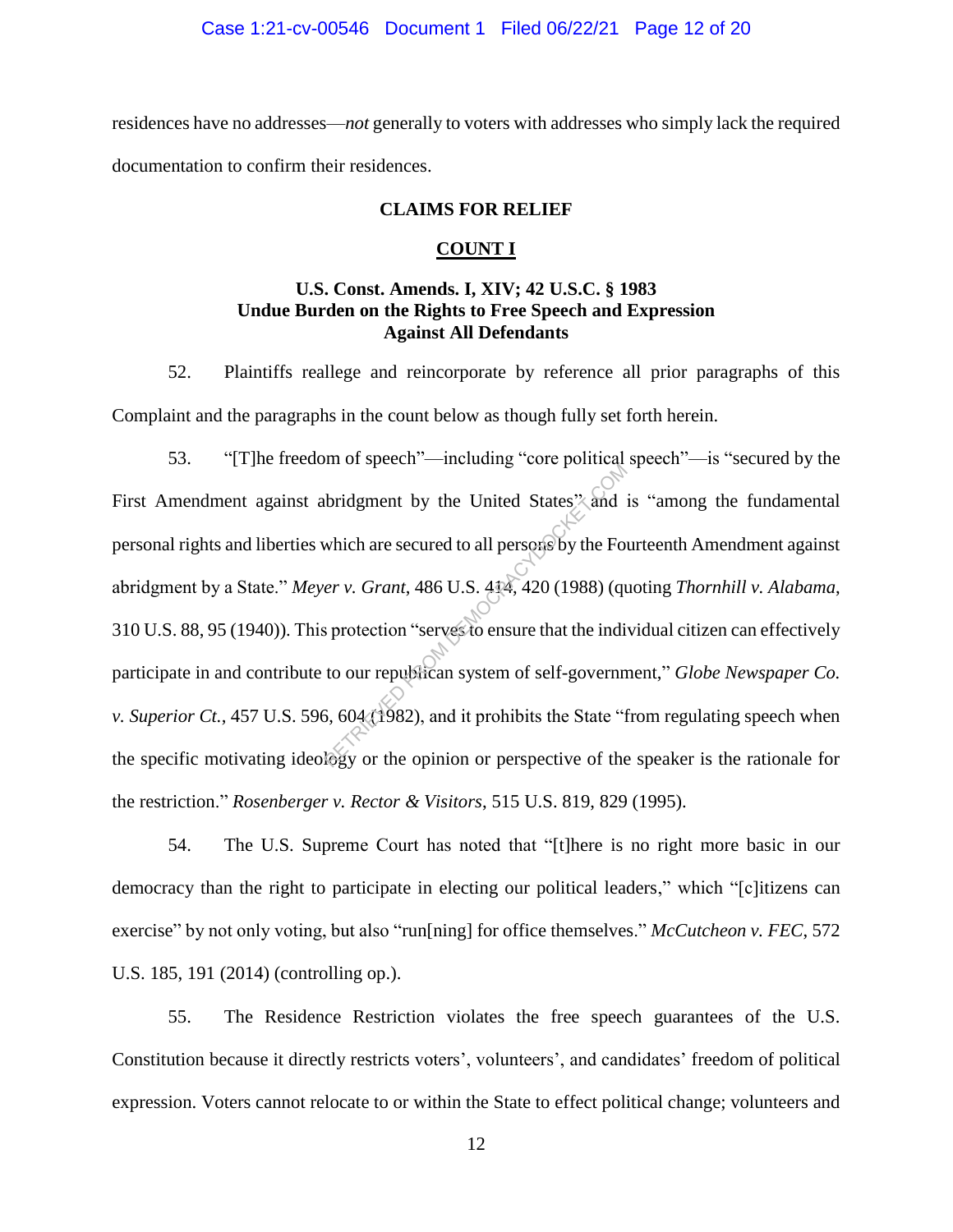## Case 1:21-cv-00546 Document 1 Filed 06/22/21 Page 13 of 20

advocates cannot establish residence if they do so to promote a given candidate or issue; and candidates themselves cannot move or otherwise base their residence on their desire or ability to appear on the ballot.

56. As an election law that "directly regulates core political speech," the Residence Restriction must satisfy strict scrutiny and "be narrowly tailored to serve a compelling governmental interest." *Buckley v. Am. Const. L. Found., Inc.*, 525 U.S. 182, 207 (1999) (Thomas, J., concurring) (collecting cases).

57. At the very least, the Residence Restriction constitutes a "limitation on political expression subject to exacting scrutiny," *Meyer*, 486 U.S. at 420, thus requiring "a 'substantial relation' between the [] requirement and a 'sufficiently important' governmental interest." *Citizens United v. FEC*, 558 U.S. 310, 366–67 (2010) (quoting *Buckley v. Valeo*, 424 U.S. 1, 64, 66 (1976) (per curiam)). mg scrutiny," Meyer, 486 U.S. at 420, the irement and a 'sufficiently important' government and a 'sufficiently important' government and a 'sufficiently important' government survive strict or exact that the Restriction c

58. The Residence Restriction cannot survive strict or exacting scrutiny—or any level of scrutiny—because it is not fairly calculated to address even a legitimate governmental interest, let alone a compelling one.

59. Furthermore, the Residence Restriction will chill constitutionally protected speech and expression because it is impermissibly vague and overbroad. *See Tex. State Tchrs. Ass'n v. Garland Indep. Sch. Dist.*, 777 F.2d 1046, 1055 (5th Cir. 1985) (noting that "[i]njury to First Amendment rights may result" from laws that "chill . . . ardor and desire to engage in protected expression" (second alteration in original) (quoting *Spartacus Youth League v. Bd. of Trs.*, 502 F. Supp. 789, 796–97 (N.D. Ill. 1980))).

60. The Residence Restriction provides that "[a] person may not establish residence for the purpose of influencing the outcome of a certain election." SB 1111 § 1. But it fails to provide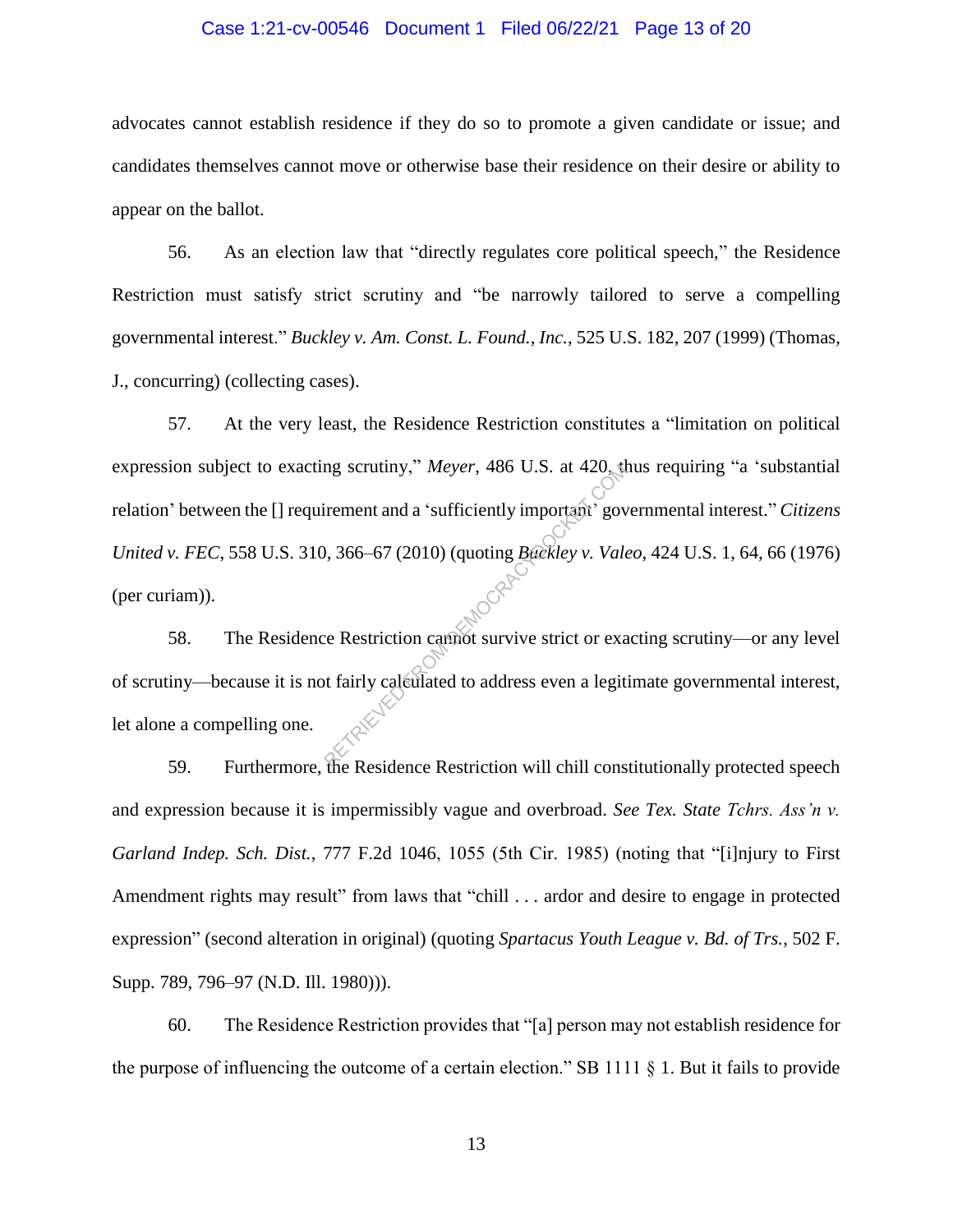## Case 1:21-cv-00546 Document 1 Filed 06/22/21 Page 14 of 20

any guidance as to what "influencing the outcome" of an election means. The possibilities cover a range of constitutionally protected activity, from running for office and casting a ballot to commonplace election-related undertakings like door-knocking and one-on-one advocacy.

61. Moreover, neither the Resident Restriction nor any other section of the Election Code clarifies what it means to "*establish* residence." And because SB 1111 removes the previous affirmative definition of "residence" that incorporated the common law, neither Plaintiffs nor their members or constituents can rely on precedent to inform their interpretation of this phrase.

62. The risk of unconstitutional chilling is particularly pronounced because casting a ballot after registering to vote using an impermissible residence address might expose a voter to criminal liability. *See, e.g.*, Tex. Elec. Code § 64.012(a) ("A person commits an offense if the person . . . votes or attempts to vote in an election in which the person knows the person is not eligible to vote."); *Heath v. State*, No. 14-14-00532-CR, 2016 WL 2743192, at \*1–2 (Tex. Ct. App. May 10, 2016) (affirming conviction where voter cast ballot after registering at address that did not qualify as proper residence under Election Code). te using an impermissible residence adds<br>Tex. Elec. Code § 64.012(a) ("A person<br>s to vote in an election in which the person<br>State, No. 14-14-00532-CR, 2016 WL<br>ing conviction where voter cast ballot aft<br>idence under Electi

63. In addition to chilling voter registration and political expression among Plaintiffs' members and constituents, the Residence Restriction will also chill Plaintiffs' *own* speech and advocacy. By adding confusion and the risk of criminal liability to the registration process, the Residence Restriction interferes with Plaintiffs' abilities to encourage and support voter registration—activity protected by the First Amendment. *See, e.g.*, *Project Vote v. Blackwell*, 455 F. Supp. 2d 694, 700 (N.D. Ohio 2006) ("[P]articipation in voter registration implicates a number of both expressive and associational rights which are protected by the First Amendment. These rights belong to—and may be invoked by—not just the voters seeking to register, but by third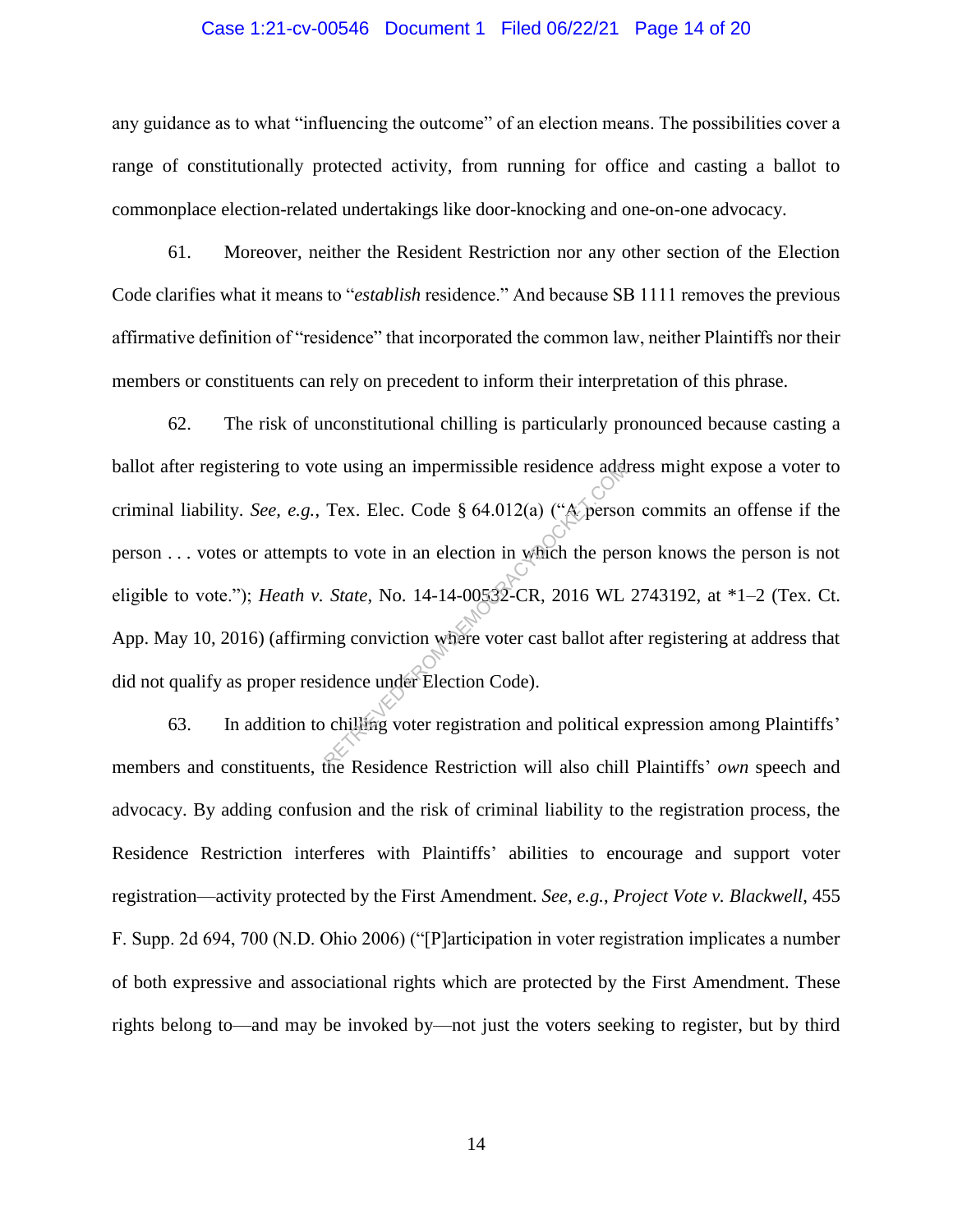#### Case 1:21-cv-00546 Document 1 Filed 06/22/21 Page 15 of 20

parties who encourage participation in the political process through increasing voter registration rolls." (citing *Williams v. Rhodes*, 393 U.S. 23, 30 (1968))).

64. Because the Residence Restriction constitutes a direct limitation on core political speech that is unjustified by a sufficient governmental interest, and because it will have the effect of chilling constitutionally protected activity due to its vagueness and overbreadth, it violates the First Amendment's guarantees of free speech and expression.

## **COUNT II**

# **U.S. Const. Amends. I, XIV; 42 U.S.C. § 1983 Undue Burden on the Right to Vote Against All Defendants**

65. Plaintiffs reallege and reincorporate by reference all prior paragraphs of this Complaint and the paragraphs in the count below as though fully set forth herein.

66. Under the First and Fourteenth Amendments to the U.S. Constitution, a state cannot utilize election practices that unduly burden the right to vote.

67. When addressing a challenge to a state election practice, a court balances the character and magnitude of the burden the practice causes on any First and Fourteenth Amendment rights the plaintiff seeks to vindicate against the justifications offered by the state in support of the challenged law. *See Burdick v. Takushi*, 504 U.S. 428, 434 (1992); *Anderson v. Celebrezze*, 460 U.S. 780, 789 (1983). Against Air Detendants<br>
llege and reincorporate by reference and<br>
and Fourteenth Americannes to the U.S<br>
t unduly burden the right to vote.<br>
sing a challenge to a state election practice<br>
the burden the practice causes on

68. "However slight th[e] burden may appear . . . it must be justified by relevant and legitimate state interests 'sufficiently weighty to justify the limitation.'" *Crawford v. Marion Cnty. Election Bd.*, 553 U.S. 181, 191 (2008) (controlling op.) (quoting *Norman v. Reed*, 502 U.S. 279, 288–89 (1992)).

69. SB 1111 burdens voters, especially students and other transient voters, by unduly and, in some cases, prohibitively—restricting the residences that they can claim when they register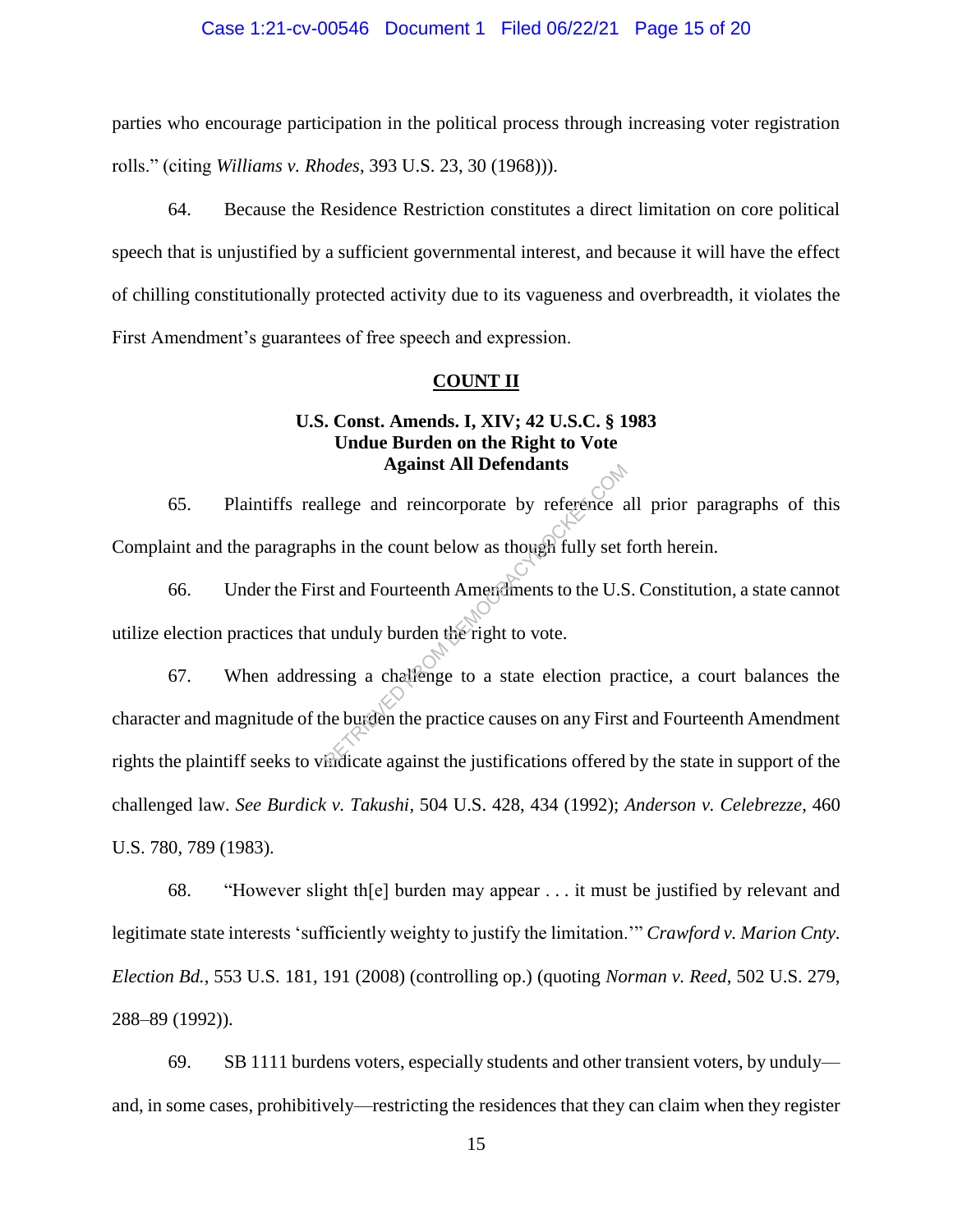## Case 1:21-cv-00546 Document 1 Filed 06/22/21 Page 16 of 20

to vote. A voter who has temporarily relocated cannot use either their current location *or* their previous address to register, even if they intend to return to their previous address in the future. Such voters are thus precluded from registering to vote. *See* Tex. Elec. Code § 15.001(a) ("Each voter registration certificate must contain . . . the voter's residence address . . . .").

70. Moreover, SB 1111 burdens voters who rely on post office boxes for their voter registrations. These voters are required to produce corroborating documentation, thus imposing additional barriers on the franchise. And the right to vote for these voters who are unable to produce this documentation is abridged entirely.

71. The ultimate goal of SB 1111 is to warp the electorate for partisan ends; the bill targets young and minority voters to silence their voices and ensure that their collective voting strength does not translate to political power or accountability.

72. This is nothing new, particularly in Texas. Consistent with recent findings by courts that Texas lawmakers have repeatedly restricted access to the franchise as a shield against demographic and partisan changes in the state, *see, e.g.*, *Veasey v. Abbott*, 830 F.3d 216, 225, 234– 43 (5th Cir. 2016) (en banc),  $SB_1$  11 constitutes yet another reprehensible continuation of these efforts. goal of SB 1111 is to warp the electora<br>voters to silence their voices and ensure<br>populities power or accountability.<br>g new, particularly in Texas. Consistent v<br>e repeatedly restricted access to the framanges in the state,

73. SB 1111 serves no legitimate, let alone any compelling, governmental interest. Consequently, the burdens it imposes on voters—including Plaintiffs' members and constituents violate the First and Fourteenth Amendments to the U.S. Constitution.

#### **COUNT III**

# **U.S. Const. Amend. XXVI; 42 U.S.C. § 1983 Denial or Abridgement of the Right to Vote on Account of Age Against All Defendants**

74. Plaintiffs reallege and reincorporate by reference all prior paragraphs of this Complaint and the paragraphs in the count below as though fully set forth herein.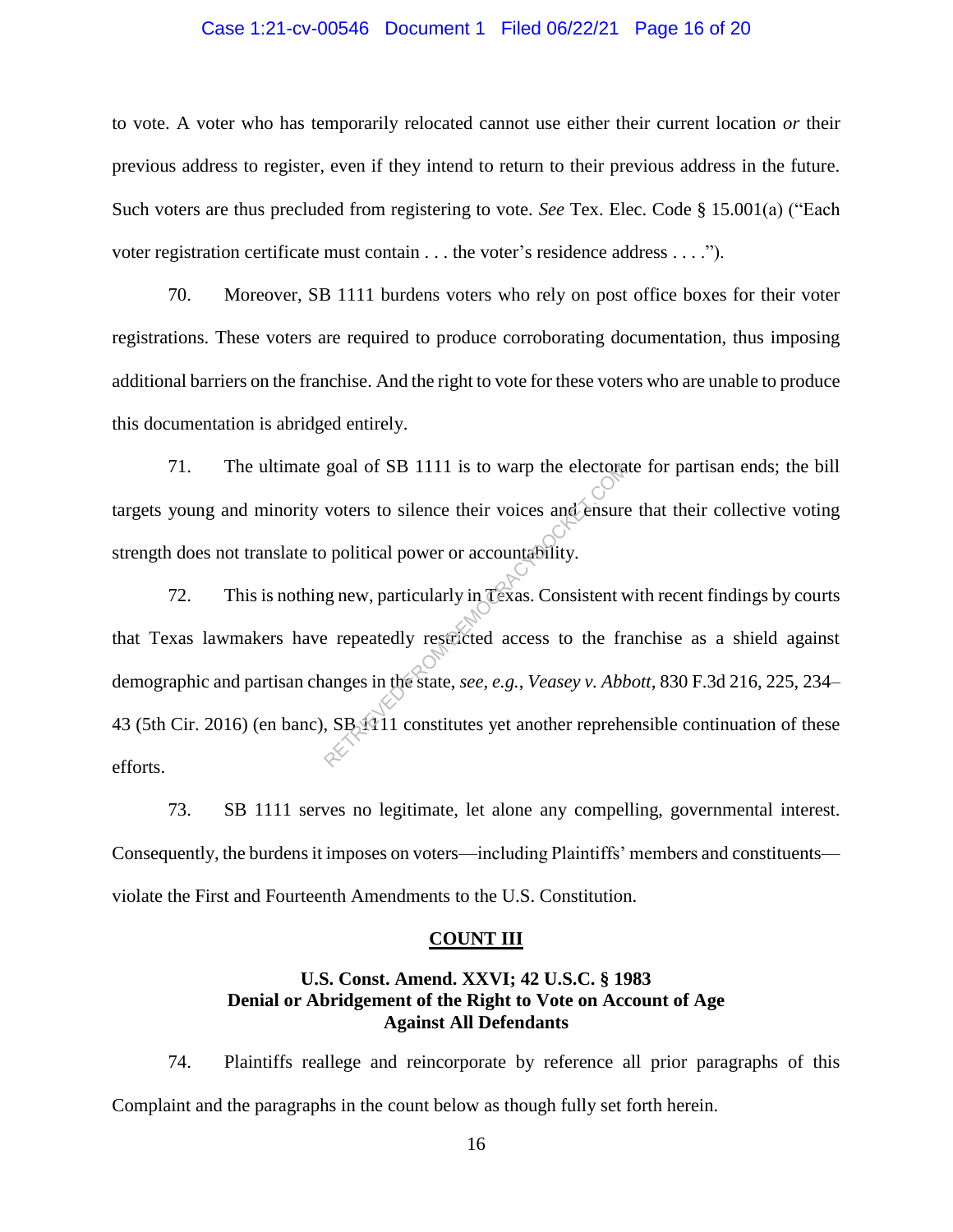## Case 1:21-cv-00546 Document 1 Filed 06/22/21 Page 17 of 20

75. The Twenty-Sixth Amendment to the U.S. Constitution provides that "[t]he right of citizens of the United States, who are eighteen years of age or older, to vote shall not be denied or abridged by the United States or by any State on account of age." U.S. Const. amend. XXVI, § 1. It guarantees young, qualified voters a substantive right to participate equally with other qualified voters in the electoral process. Election laws, practices, and procedures designed to deny or abridge the right to vote because of age are thus unconstitutional. *See Tex. Democratic Party v. Abbott*, 978 F.3d 168, 183–84 (5th Cir. 2020).

76. "The legislative history preceding the adoption of the amendment clearly evidences the purpose not only of extending the voting right to younger voters but also of encouraging their participation by the elimination of all unnecessary burdens and barriers." *Worden v. Mercer Cnty. Bd. of Elections*, 294 A.2d 233, 237 (N.J. 1972). The Twenty-Sixth Amendment thus "nullifies sophisticated as well as simple-minded modes of discrimination. It hits onerous procedural requirements which effectively handicap exercise of the franchise . . . although the abstract right to vote may remain unrestricted." *Jolicoeur v. Mihaly*, 488 P.2d 1, 4 (Cal. 1971) (alteration in original) (quoting *Lane v. Wilson*, 307 U.S. 268, 275 (1939)); *see also Tex. Democratic Party*, 978 F.3d at 191 ("We agree with *Jolicoeur* to the extent it means that a voting scheme that adds barriers primarily for younger voters constitutes an abridgement due to age."). nding the voting right to younger voters.<br>
ion of all unnecessary burdens and barrie<br>
233, 237 (N.J. 1972). The Twenty-Sixth<br>
mple-minded modes of discrimination.<br>
ely handicap exercise of the franchise...<br>
icted." Jolicoe

77. While the Twenty-Sixth Amendment "speaks only to age discrimination, it has . . . particular relevance for the college youth who comprise approximately 50 per cent of all who were enfranchised by this amendment." *Walgren v. Howes*, 482 F.2d 95, 101 (1st Cir. 1973).

78. By restricting registration opportunities for college students—including Plaintiffs' members and constituents—SB 1111 prevents newly enfranchised young Texans from effectively exercising their right to vote in violation of the Twenty-Sixth Amendment.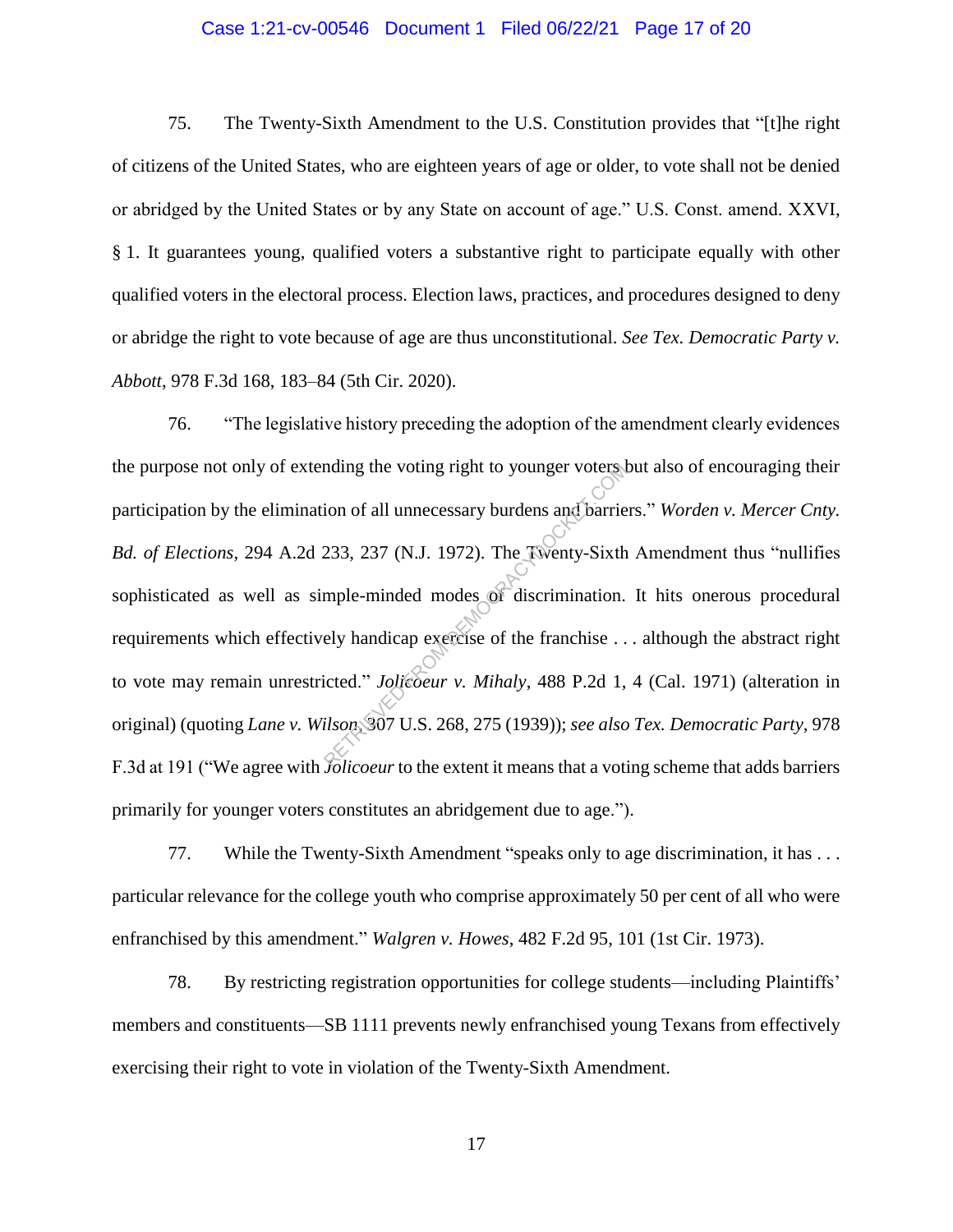# **PRAYER FOR RELIEF**

**WHEREFORE**, Plaintiffs respectfully request that this Court enter judgment:

- a. Declaring that SB 1111 violates the First, Fourteenth, and Twenty-Sixth Amendments to the U.S. Constitution;
- b. Preliminarily and permanently enjoining Defendants, their respective agents, officers, employees, and successors, and all persons acting in concert with each or any of them, from implementing, enforcing, or giving any effect to SB 1111;
- c. Awarding Plaintiffs their costs, disbursements, and reasonable attorneys' fees incurred in bringing this action pursuant to 42 U.S.C. § 1988 and other applicable laws; and laws; and
- d. Granting such other and further relief as the Court deems just and proper. AETRICUS FROM DEMOCRACY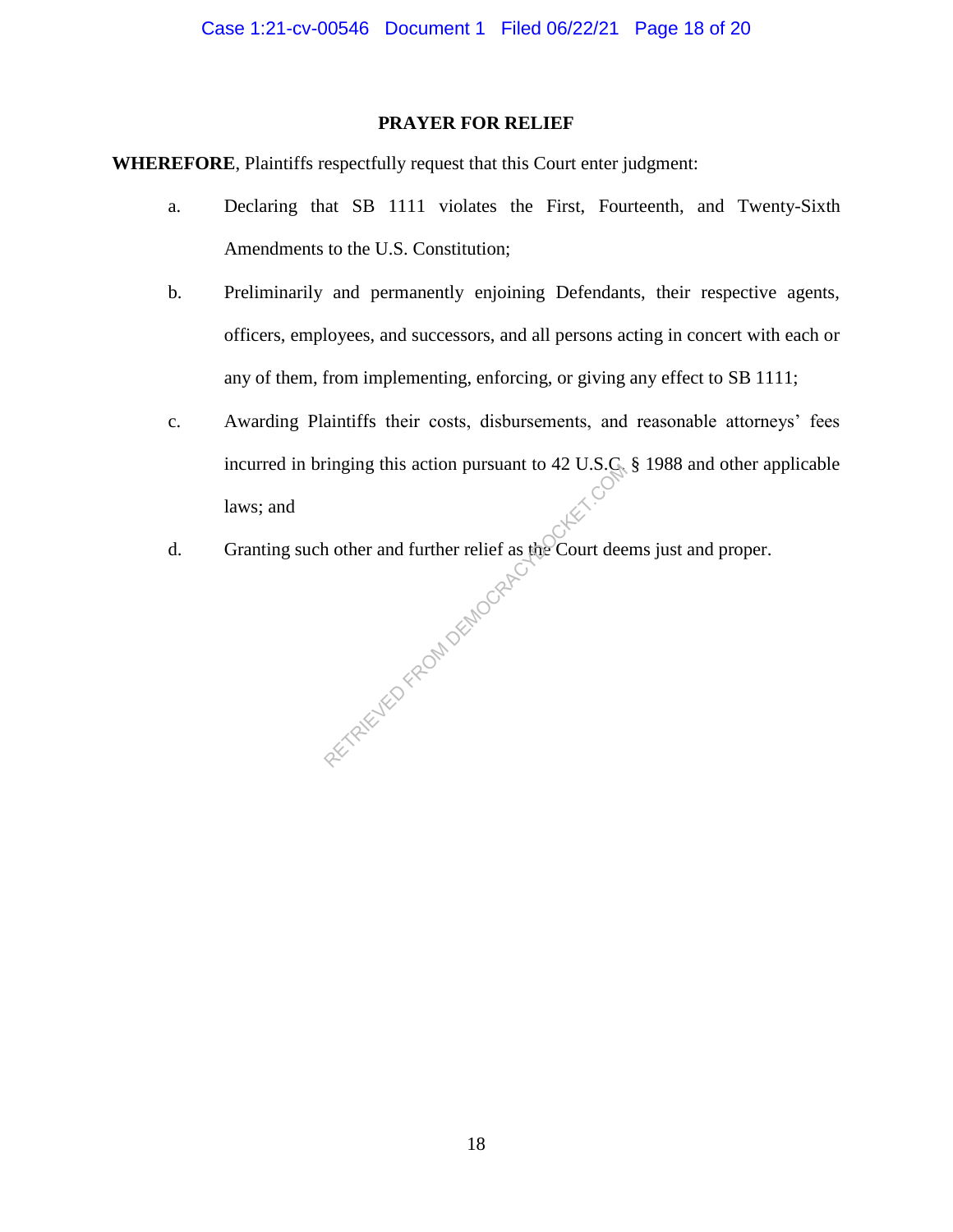Dated: June 22, 2021. Respectfully submitted,

*/s/ John R. Hardin* 

John R. Hardin Texas State Bar No. 24012784 **PERKINS COIE LLP** 500 North Akard Street, Suite 3300 Dallas, Texas 75201-3347 Telephone: (214) 965-7700 Facsimile: (214) 965-7799 johnhardin@perkinscoie.com

Uzoma N. Nkwonta\* Kathryn E. Yukevich\* **PERKINS COIE LLP** 700 Thirteenth Street NW, Suite 800 Washington, D.C. 20005-3960 Telephone: (202) 654-6200 Facsimile: (202) 654-9996 unkwonta@perkinscoie.com kyukevich@perkinscoie.com

Jonathan P. Hawley\* **PERKINS COIE LLP** 1201 Third Avenue, Suite 4900 Seattle, Washington 98101-3099 Telephone: (206) 359-8000 Facsimile: (206) 359-9000 jhawley@perkinscoie.com RETRIEVED FROM DEM

*Counsel for Plaintiffs Texas State LULAC and Voto Latino*

\**Pro Hac Vice* Application Forthcoming